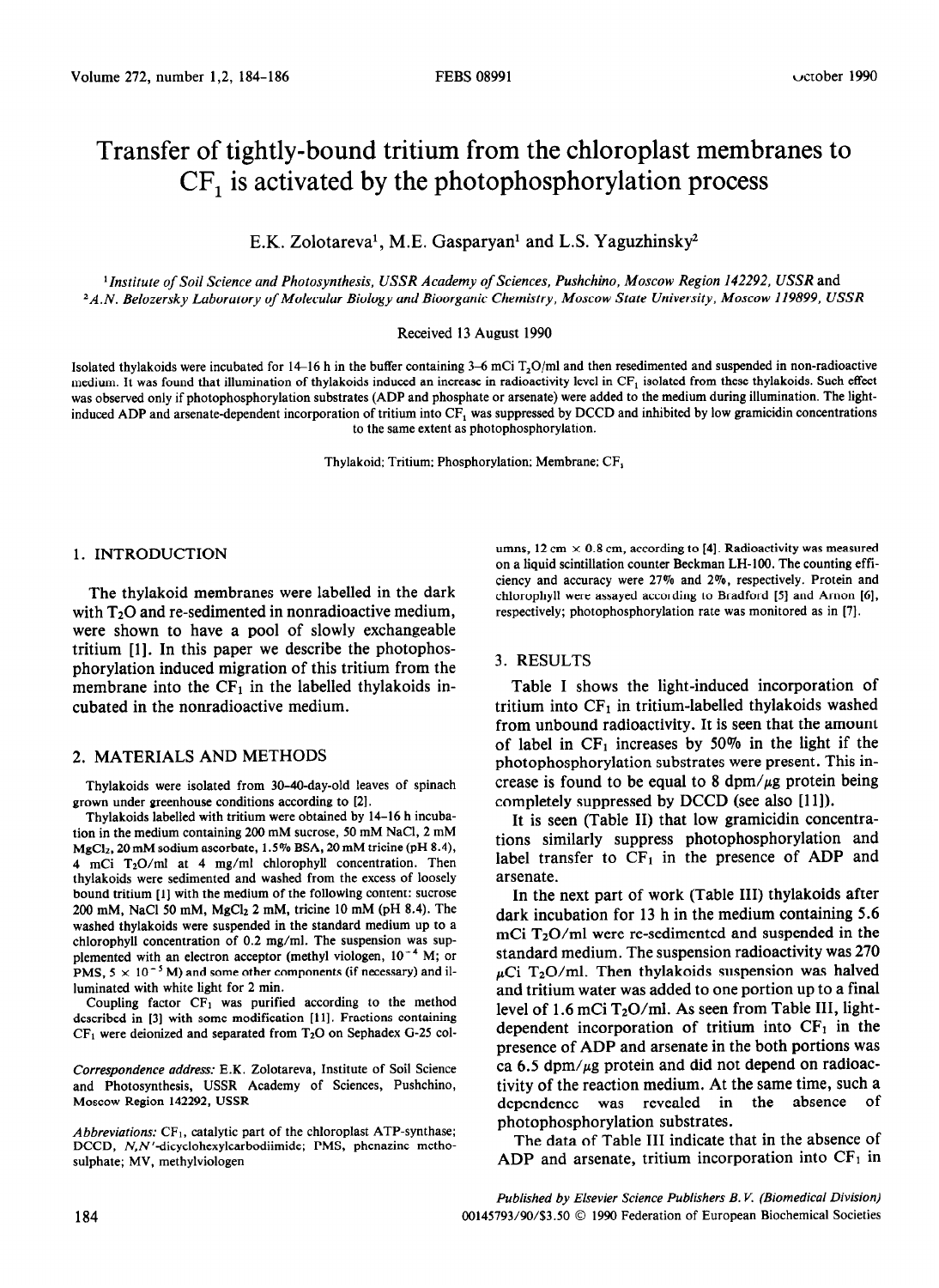#### Table I

|  |  |  |  | Tritium incorporation into CF <sub>1</sub> in thylakoids preincubated in the dark for 14 h in the medium containing 3.2 mCi T <sub>2</sub> O/ml <sup>a</sup> |
|--|--|--|--|--------------------------------------------------------------------------------------------------------------------------------------------------------------|
|--|--|--|--|--------------------------------------------------------------------------------------------------------------------------------------------------------------|

| Conditions        | Tritium label      |                                     |                          | $\text{dpm}/\mu\text{g}$ protein) <sup>b</sup> |
|-------------------|--------------------|-------------------------------------|--------------------------|------------------------------------------------|
|                   | Without inhibitors | DCCD $(2 \times 10^{-4} \text{ M})$ | Gramicidin $(10^{-9} M)$ | Gramicidin $(10^{-8} M)$                       |
| Dark              | $16.0 \pm 1.2$     | $15.3 \pm 1.2$                      | -                        | $16.0 \pm 1.2$                                 |
| Light             | $16.7 \pm 1.3$     | $16.3 \pm 1.3$                      | $\overline{\phantom{0}}$ | $16.0 \pm 1.2$                                 |
| Dark $+$ ADP, As  | $18.0 \pm 1.4$     | $18.1 \pm 1.4$                      | $\sim$                   | $17.9 \pm 1.4$                                 |
| Light $+$ ADP, As | $24.2 \pm 2.1$     | $18.3 \pm 1.4$                      | $18.7 \pm 1.4$           | $18.0 \pm 1.4$                                 |

<sup>a</sup>Thylakoids were washed from the main amount of radioactivity and illuminated in the presence of inhibitors (where indicated). CF<sub>1</sub> was obtained from membranes after the removal of the reaction medium, as described in section 2.

<sup>b</sup>The results are means from the 6 experiments. Radioactivity measurement was carried out for 4 min in probes containing 300-400 g of protein in 0.6-l .2 ml. Error, 2% efficiency (27-29%) was controlled by the outer standard. Scintillation liquid volume, 10 ml. Radioactivity of one probe, 1600-3200 cpm

Table 11

| Conditions          | Gramicidin          | Photophosphorylation<br>rate | Tritium incorporation into $CF_1^a$ |                                                 |
|---------------------|---------------------|------------------------------|-------------------------------------|-------------------------------------------------|
|                     |                     |                              | $\text{dpm}/\mu\text{g}$ protein    | $\Delta$ (light-dark) (dpm/ $\mu$ g<br>protein) |
| <b>Experiment 1</b> |                     |                              |                                     |                                                 |
| Dark                |                     |                              | 42.6                                |                                                 |
| Dark                | $10^{-8}$           |                              | 42.6                                |                                                 |
| Light               |                     | 135                          | 52.4                                | 9.8                                             |
| Light               | $5 \times 10^{-10}$ | 56                           | 46.7                                | 4.1                                             |
| <b>Experiment 2</b> |                     |                              |                                     |                                                 |
| Dark                |                     |                              | 47.2                                |                                                 |
| Dark                | $10^{-8}$           |                              | 47.2                                | 0                                               |
| Light               |                     | 85                           | 56.6                                | 9.4                                             |
| Light               | $10^{-10}$          | 85                           | 52.9                                | 5.7                                             |
| Light               | $5 \times 10^{-10}$ | 0                            | 47.9                                | 0.7                                             |
| Light               | $10^{-9}$           | 0                            | 47.2                                | 0                                               |

Thylakoids were preincubated with T20 and illuminated after removal of radioactivity from the medium according to [l]. Photophosphorylation rate, mol ATP/mg Chl·h. In Experiment 1 chloroplasts were incubated in the medium of 5.6 mCi T<sub>2</sub>O/ml for 17.5 h, whereas in Experiment  $2 - in 6.0$  mCi T<sub>2</sub>O/ml for 19 h.

'The probes contained 0.5 mg protein in 0.9-1.2 ml. Radioactivity was measured for 2 min. Error 1% and efficiency 27-29% was controlled by the outer standard. The radioactivity in one probe, 6000-8000 cpm

Table III

|                   | Incorporation of tritium into $CF_1$ at high or low $T_2O$ concentration in the water phase <sup>a</sup><br>Concentration of $T_2O$ in the medium |                                            |                                                     |                                                 |  |
|-------------------|---------------------------------------------------------------------------------------------------------------------------------------------------|--------------------------------------------|-----------------------------------------------------|-------------------------------------------------|--|
| Conditions        | $270 \mu$ Ci/ml                                                                                                                                   |                                            |                                                     | $1.6$ mCi/ml                                    |  |
|                   | Incorporation into<br>$CF_1$ (dpm/ $\mu$ g protein)                                                                                               | $\Delta$ (light-dark) (dpm/ug)<br>protein) | Incorporation into<br>$CF_1$ (dpm/ $\mu$ g protein) | $\Delta$ (light-dark) (dpm/ $\mu$ g<br>protein) |  |
| Dark              | 36.2                                                                                                                                              |                                            | 37.4                                                |                                                 |  |
| Light             | 35.2                                                                                                                                              | $-1.0$                                     | 42.5                                                | 5.1                                             |  |
| Light $+$ ADP, As | 42.6                                                                                                                                              | 6.4                                        | 44.0                                                | 6.6                                             |  |

<sup>a</sup>Thylakoids were preincubated for 13 h in the medium of 5.6 mCi T<sub>2</sub>O/ml and illuminated after removal of this medium

the light [lo] occurs mainly due to transfer of tritium atoms from water phase to ATP-synthase. In the presence of ADP and arsenate, the light-induced incorporation of tritium into  $CF_1$  proceeds by the direct transfer of the label from membrane to ATP-synthase with no transfer through the water phase involved.

### 4. DISCUSSION

In this work, specific photophosphorylation-

dependent transfer of the membrane-bound tritium to  $CF<sub>4</sub>$  has been found (Tables I, II).

Tritium bound to membrane proteins is hardly directly involved in the energy coupling. Nevertheless, the following results indicate correlation between the migration of membrane-bound tritium to  $CF<sub>1</sub>$  and energy transfer from the electron-transport system to ATP-synthase.

(i) The light-induced increase in transfer of the membrane-bound tritium to  $CF<sub>1</sub>$  is observed only under